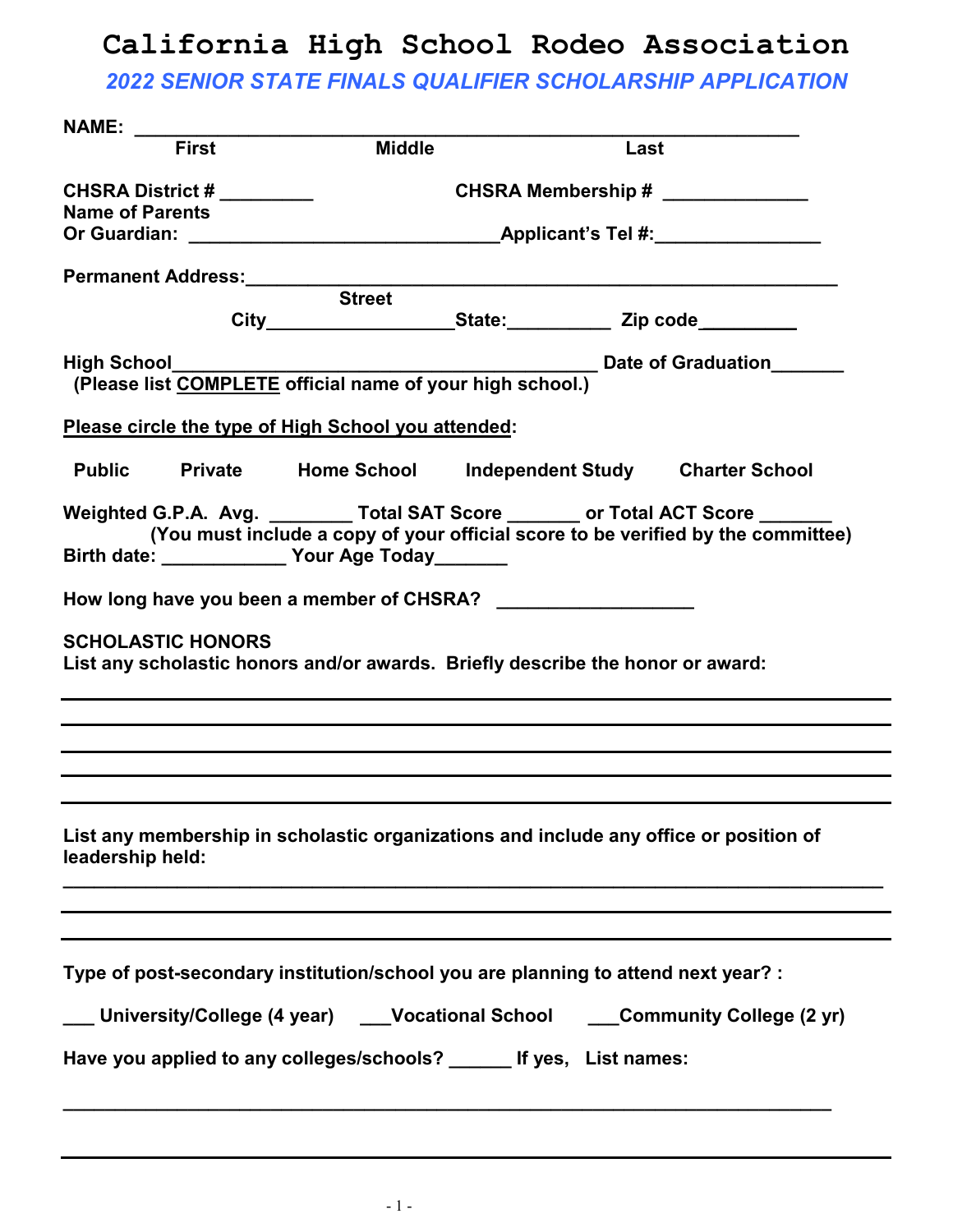| Have you been accepted to any school? | <b>Which ones, List:</b> |  |
|---------------------------------------|--------------------------|--|
|                                       |                          |  |

| ** You must attach a copy of your letter of acceptance from the School of your choice if 4<br>year college or university.                                |
|----------------------------------------------------------------------------------------------------------------------------------------------------------|
|                                                                                                                                                          |
|                                                                                                                                                          |
| Briefly describe your educational and occupational goals: ______________________                                                                         |
| What other work have you done for your District? Was it Mandatory?                                                                                       |
| and the control of the control of the control of the control of the control of the control of the control of the<br>What Events do you compete in CHSRA? |
| What Rodeo Year(s) did you qualify for?<br>State Finals: (Include JH and HS)                                                                             |
| <b>Challenge of Champions:</b>                                                                                                                           |
| <b>National Finals: (Include JH and HS)</b>                                                                                                              |
|                                                                                                                                                          |
| <b>Financial Need:</b><br>How much of your education will be paid:                                                                                       |
| By yourself: All _____ Part_____ None_____<br>By your family: All_____ Part____ None____                                                                 |
| Will you be applying for student loans? Yes____ No ___<br>What type? Amounts?                                                                            |
| Have you been awarded any Scholarships? Yes____ No_____                                                                                                  |
|                                                                                                                                                          |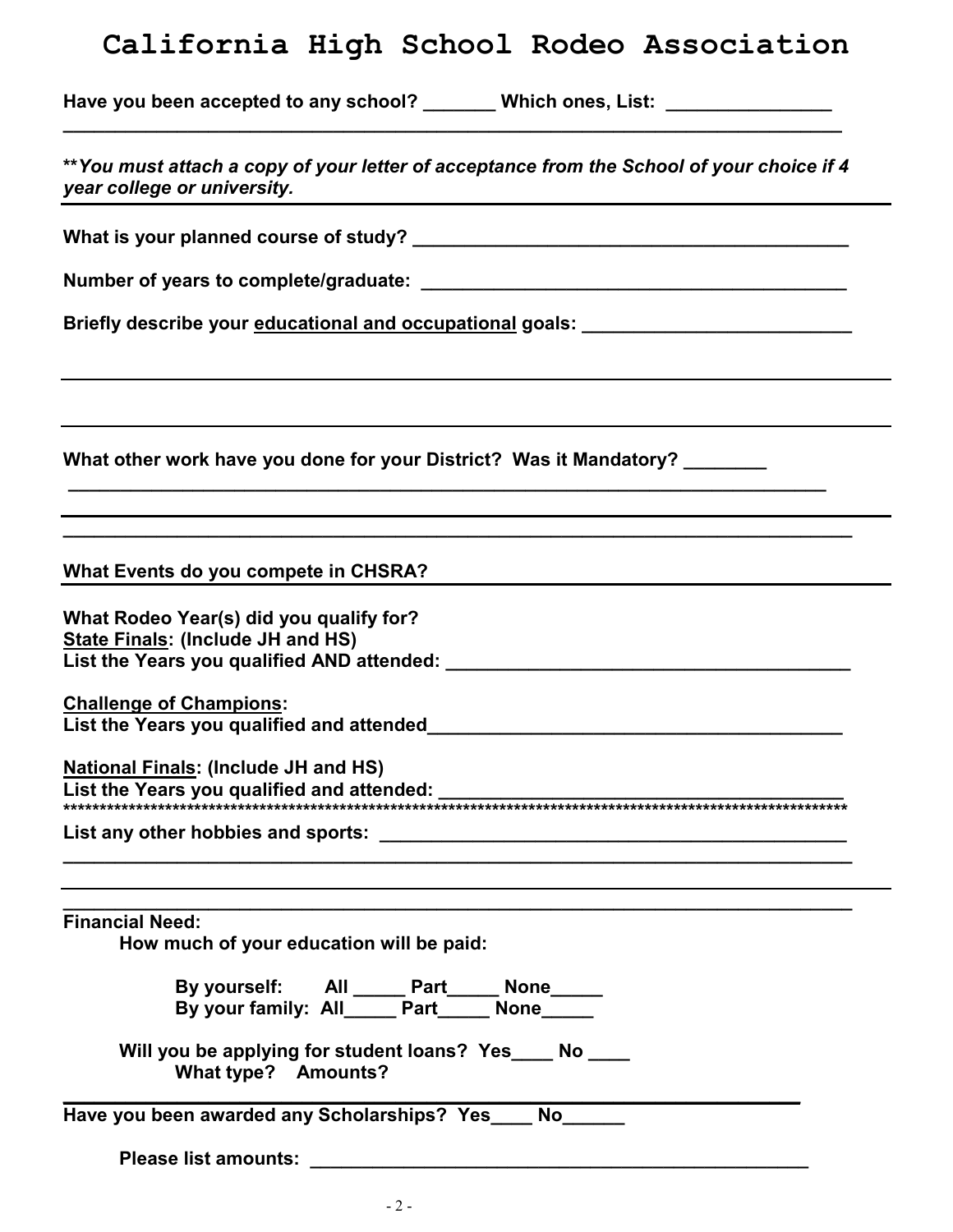#### **During your college, will you live with? …**

- 1. your parents
- **2. other Family \_\_\_\_\_\_**
- **3. on campus housing \_\_\_\_\_\_**
- **4. Rented accommodation \_\_\_\_\_\_**
- **5. Other \_\_\_\_\_\_\_\_\_\_\_\_\_\_\_\_\_\_\_\_\_\_\_**

 **Family: check off the responses for your situation:**

- **1. Two parent\_\_\_\_\_ Single parent \_\_\_\_\_ Other \_\_\_\_\_**
- **2. Total number of children supported by parent/s \_\_\_\_\_**
- **3. Number of siblings in college \_\_\_\_\_**
- **4. Number of siblings living at home \_\_\_\_\_**
- **5. Both parents are employed/self employed \_\_\_\_\_**
- **6. One parent is employed/self employed \_\_\_\_\_**

#### **USE THIS SPACE FOR ANY INFORMATION YOU WOULD LIKE TO ADD.**

| <b>CHSRA Offices Held in District or State</b> |                              |                    |               |
|------------------------------------------------|------------------------------|--------------------|---------------|
| Year                                           | <b>District or</b><br>State? | <b>Office Held</b> | <b>Duties</b> |
|                                                |                              |                    |               |
|                                                |                              |                    |               |
|                                                |                              |                    |               |
|                                                |                              |                    |               |
|                                                |                              |                    |               |
|                                                |                              |                    |               |
|                                                |                              |                    |               |
|                                                |                              |                    |               |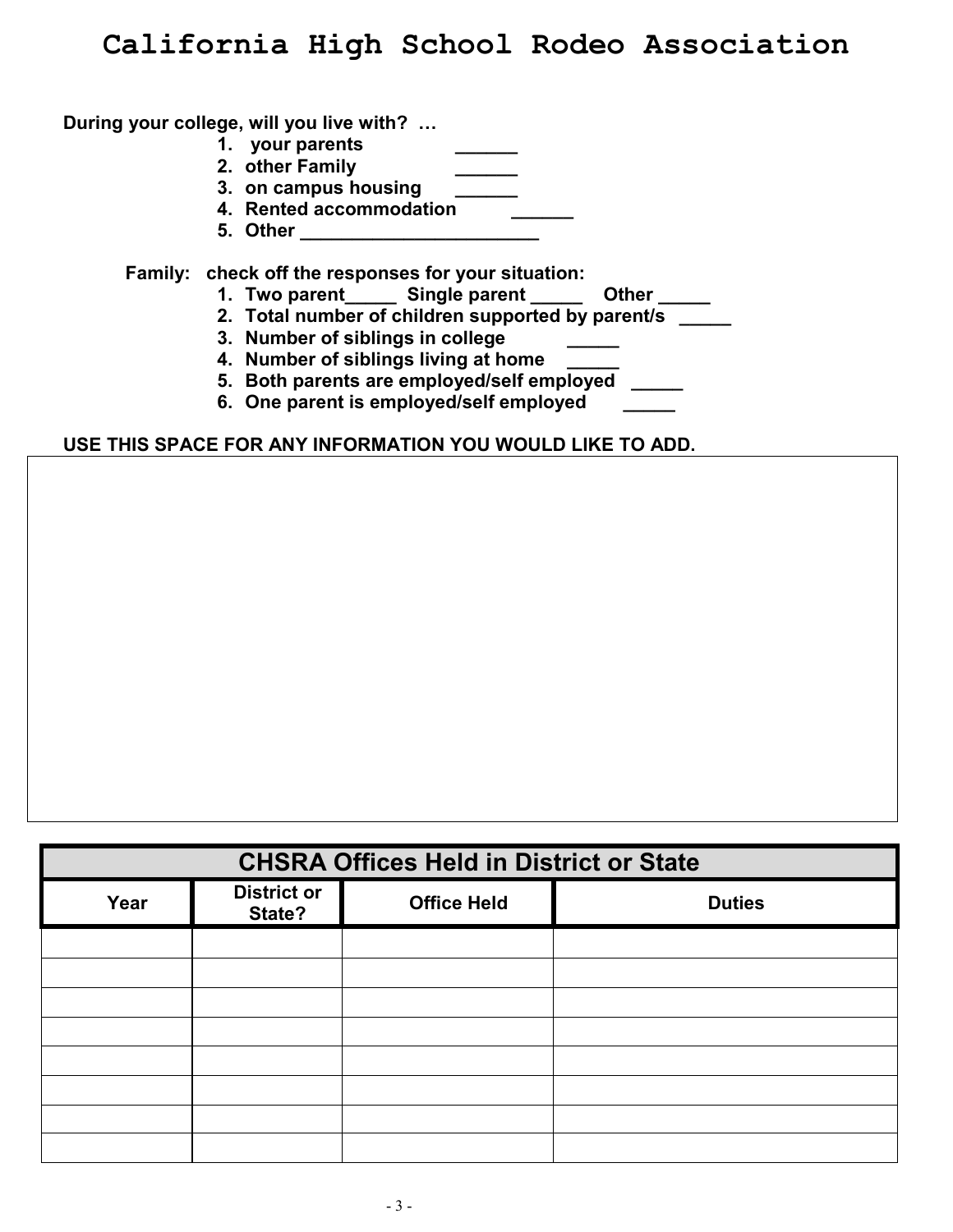| <b>Work Experience</b>       |                  |                         |                            |
|------------------------------|------------------|-------------------------|----------------------------|
| Date of<br><b>Employment</b> | <b>Job Title</b> | <b>Company / Person</b> | <b>Description of Work</b> |
|                              |                  |                         |                            |
|                              |                  |                         |                            |
|                              |                  |                         |                            |
|                              |                  |                         |                            |
|                              |                  |                         |                            |
|                              |                  |                         |                            |
|                              |                  |                         |                            |
|                              |                  |                         |                            |
|                              |                  |                         |                            |
|                              |                  |                         |                            |

| <b>School Related Extracurricular Activities</b> |                            |                    |                         |
|--------------------------------------------------|----------------------------|--------------------|-------------------------|
| Year                                             | Name of<br><b>Activity</b> | <b>Office Held</b> | <b>Awards or Honors</b> |
|                                                  |                            |                    |                         |
|                                                  |                            |                    |                         |
|                                                  |                            |                    |                         |
|                                                  |                            |                    |                         |
|                                                  |                            |                    |                         |
|                                                  |                            |                    |                         |
|                                                  |                            |                    |                         |
|                                                  |                            |                    |                         |

| <b>Non-School Related Community Service Activities</b> |                            |                    |                         |
|--------------------------------------------------------|----------------------------|--------------------|-------------------------|
| Year                                                   | Name of<br><b>Activity</b> | <b>Office Held</b> | <b>Awards or Honors</b> |
|                                                        |                            |                    |                         |
|                                                        |                            |                    |                         |
|                                                        |                            |                    |                         |
|                                                        |                            |                    |                         |
|                                                        |                            |                    |                         |
|                                                        |                            |                    |                         |
|                                                        |                            |                    |                         |
|                                                        |                            |                    |                         |
|                                                        |                            |                    |                         |